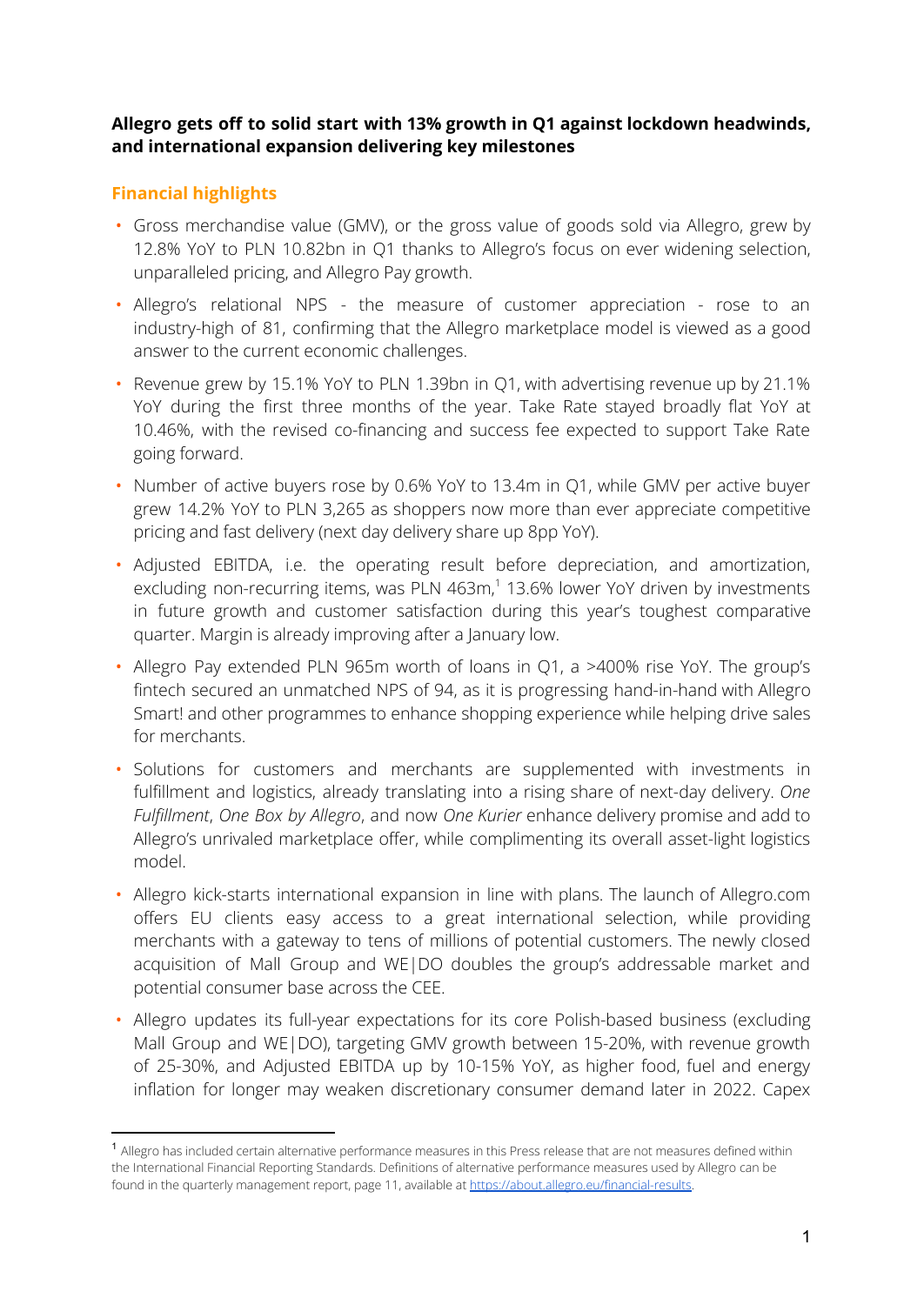has been trimmed to reach PLN 675-725m reflecting marginally slower near-term growth expectations.

• Allegro is expecting Mall Group and WE|DO to return to GMV and revenue growth for 9 months to December 2022. Adjusted EBITDA loss for the period is expected at PLN 80-120m, while capital investments at PLN 100-120m.

"Allegro made a very solid start to 2022 as we keep on sowing the seeds of future growth." says **Allegro CEO, Francois Nuyts**. "We closed the acquisition of Mall Group and WE|DO, making the group a truly international business, while doubling the joint addressable market and potential consumer base across the CEE. Allegro's core mission of providing the most convenient and state-of-the-art platform for an ever-widening selection at the most competitive pricing is thus gaining an even greater scale, also thanks to the launch of the Allegro.com domain. While making great strides with our international footprint, Q1 2022 was equally about developing the core Polish marketplace. Great progress on Allegro Pay and the Allegro Smart! loyalty program underpinned our first quarter growth. Allegro's marketplace model has proven not only resilient but also very supportive in the face of the current market challenges everyone is dealing with, as it helps tackle the effects of inflation and has allowed for swift aid for those fleeing the war in Ukraine."

The gross merchandise value of goods transacted via Allegro in the first quarter grew by 12.8% YoY, driven by the 14.2% YoY rise in average spend even as last year's lockdowns and the beginning of Russia's invasion of Ukraine created significant headwinds. Numerous improvements across selection, price, and convenience - the key factors behind the overall shopping experience - secured Allegro the best-in-class rNPS (relational net promoter score) of 81. Additional monetization initiatives allowed for the Adjusted EBITDA margin to already improve after a January low. It is the constant focus on consumer needs that yields results, as exemplified by Allegro Pay, a buy-now-pay-later financial service, which continues to delight users. Simplicity and safety translated into a >400% leap in the value of loans originated via the Allegro fintech to PLN 965m and boosted its NPS to 94 in the first quarter of the year. Hand-in-hand with Allegro Smart! - already a byword for comfortable and affordable shopping as well as an undeniable benchmark - Allegro's products and services boost one another's appeal and convenience.

Allegro's successful transition to a managed and integrated third-party delivery network is just one of the strengths that the now enlarged group wants to implement internationally. The platform's fulfillment and logistics model adds to its multiple partnerships, ensuring quick, reliable, and cost-efficient deliveries to the advantage of both clients and merchants. Together with partners, Allegro offers the widest network of pick-up venues in Poland, making it by far the most accessible e-commerce platform in the country. The development of this immensely scalable network has proven resilient to lockdown distortions and is continuously progressing, as evidenced by the increasing share of orders delivered the next day by 8pp YoY. Allegro's merchant-facing solutions are being supplemented by investments into its *One Fulfillment* offer, a Poland-wide *One Box by Allegro* parcel lockers network, and now the *One Kurier* delivery option. All in all, these add to our partners' offer and should generate unit cost savings while further boosting shopping convenience, as the platform maintains its goal to raise the number of its green parcel lockers to 3,000+ this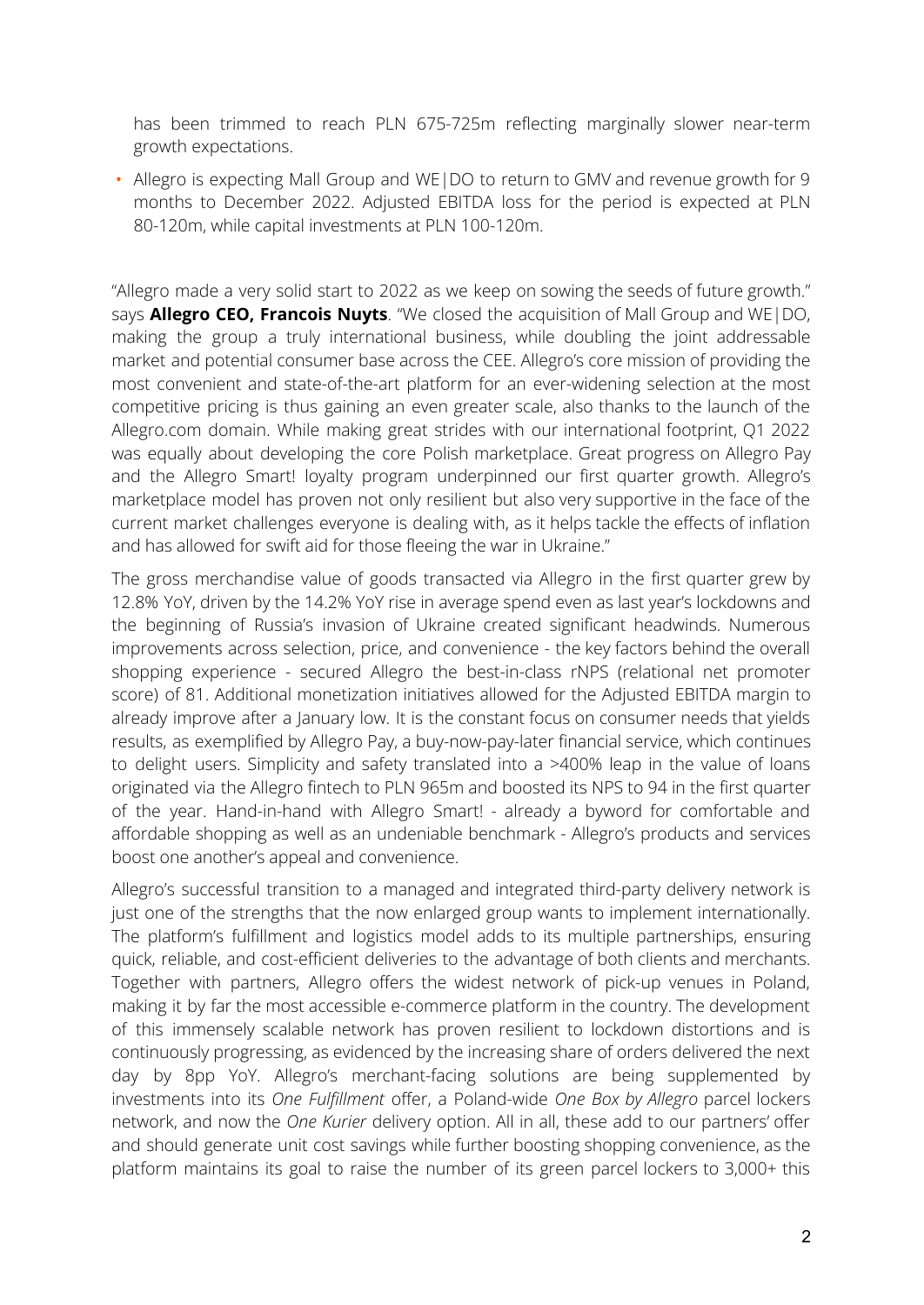year, having secured an option with an offline retailer to deploy 2,000 APMs. Allegro's latest steps - launching the Allegro.com domain and expanding the geographical footprint across the CEE - at the same time exponentially widen the available offer and give merchants access to tens of millions of new potential customers as they list once and sell everywhere.

The overall progress solidifies Allegro's status as the go-to platform for consumers as well as a widening range of retail companies - small and medium local sellers, as well as large retailers. Over 130 top brands set up shop on Allegro in Q1 alone, including Skechers, Vans, Costa Coffee, or RedBull. Brands not only onboard to Allegro, they also shop here - just like every third Pole is an active Allegro buyer, also every third Polish business shops on the platform every month thanks to the development of our Allegro Biznes service, which is a testament to how widening selection and convenience correspond with each other on Allegro.

The platform's revenue rose by 15.1% YoY to PLN 1.39 billion, with Allegro's advertising business expanding by 21.1% YoY. Take Rate held still in annual terms at 10.46%, in line with expectations. Allegro updated its expectations for the year, targeting GMV growth of 15-20%, with revenue seen 25-30% up YoY and Adjusted EBITDA expected to be 10-15% higher YoY without taking into account the Mall Group and WE|DO contributions. Full-year CAPEX has been trimmed to PLN 675-725m.

"Allegro's near 13% GMV growth in Q1 sets us up well to accelerate in the coming quarters," **says Jon Eastick, Allegro's CFO**. "Despite the terrible and unexpected events in Ukraine and last year's pandemic lockdowns that created challenging prior year comparatives, Allegro underlined the resilience of its marketplace model and the strength of its many growth levers to deliver this solid performance. We are focused on providing great prices and convenient access to the widest relevant selection, speeding up fast and free delivery through the Smart! loyalty program, together with great access to buy-now-pay-later solutions from Allegro Pay. In these times of high inflation and pressures on the wallets of shoppers, we expect this to be a winning value proposition. We do understand that higher inflation for longer may weaken consumer demand, which we have reflected in our updated full-year expectations. During Q1 we took steps to balance the costs of our investments, such as increased access to courier delivery in Smart!, with additional monetization initiatives, resulting in our margins moving onto an improving trajectory since January. Our acquisition of the Mall Group and WE|DO, together with the launch of Allegro.com, provide us with the toolkit we need to drive international expansion and to take our cherished base of Polish merchants to new markets and opportunities."

#### **Allegro.eu's selected operating and financial results**

|                                | Q1 2022  | Q1 2021 | <b>Change %</b> |
|--------------------------------|----------|---------|-----------------|
| <b>Income Statement, PLN m</b> |          |         |                 |
| <b>GMV (PLN in millions)</b>   | 10.824.1 | 9.596.4 | 12.8%           |
| Revenue                        | 1,392.6  | 1,210,2 | 15.1%           |
| <b>EBITDA</b>                  | 432.5    | 527.5   | $(18.0\%)$      |
| <b>Adjusted EBITDA</b>         | 462.9    | 535.6   | (13.6%)         |
| <b>Net Profit</b>              | 166.9    | 269.6   | (38.1%)         |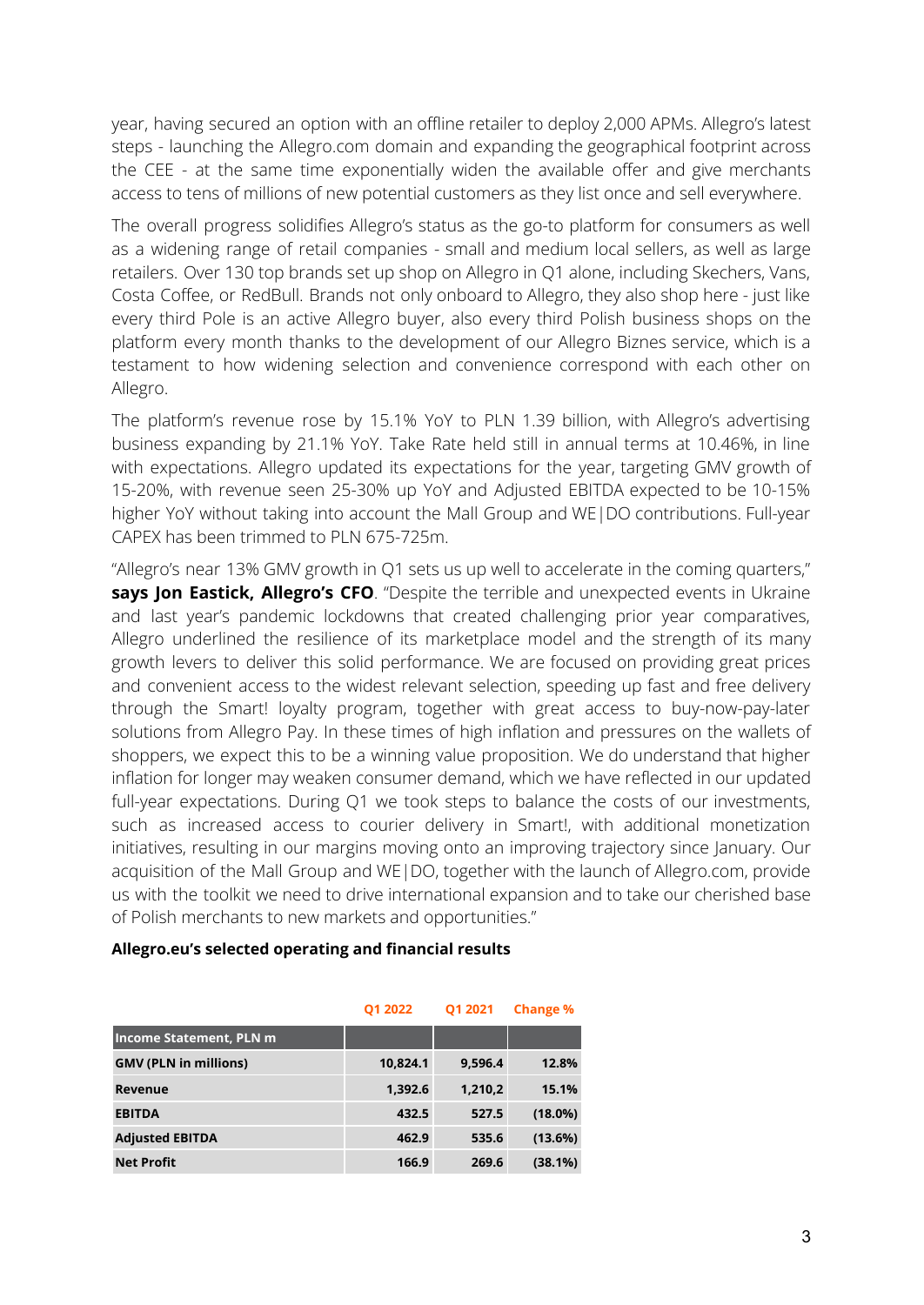### **Business highlights**

### **Retail basics**

- Continued double-digit YoY growth in the number of active offers, with over 130 top brands onboarded in Q1, including Skechers, Vans, Velvet, Costa Coffee, Grohe, or RedBull.
- Allegro Pay extended PLN 965m worth of loans, a >400% YoY jump thanks to the offer's simplicity and convenience which won it a sector-leading NPS of 94 in Q1. Ongoing agreement with AION Bank to take some of Allegro Pay's installment loans off of the group's balance sheet helps secure the service's future growth, with the lender buying PLN 210m of Allegro Pay's consumer loans in Q1.
- Allegro Biznes recorded a nearly 36% increase in business account buyers since it launched in February 2021. Every third Polish business now shops on Allegro every month thanks to the offers' selection, price and convenience. Business customers shop frequently and their shopping cart is bigger than in the case of individual customers.

## **Delivery experience**

- Allegro continually enhances its delivery promise, with further development of its scalable Merchant-Fulfilled Network and merchant incentives helping improve next day delivery performance by 8pp YoY in Q1.
- *One Fulfillment* launched commercially in mid-January, *One Box* is on track to include 3,000+ state-of-the-art parcel lockers by the end of the year, securing an option with an offline retailer to deploy 2,000 APMs.
- X-press Couriers rebranded into *One Kurier* to all in all enhance delivery convenience, as well as increase cost efficiency.
- Full One Box merchant coverage coming soon.

### **International expansion**

- Allegro closed its acquisition of the Mall Group and WE|DO in April 2022 to give merchants and consumers a best-in-class experience by combining established brands and a high-quality and experienced cross-country team with Allegro's leading technology and deep expertise in creating best-in-class 1P and 3P platforms. Integration is going according to plan, with some quick wins already in place.
- The group's model of providing the best shopping experience to buyers and merchants is now gaining an even greater, EU-wide scale. Allegro's newly launched English-language service via Allegro.com gives European customers access to over 60 million international offers, boosting choice for customers across the EU.